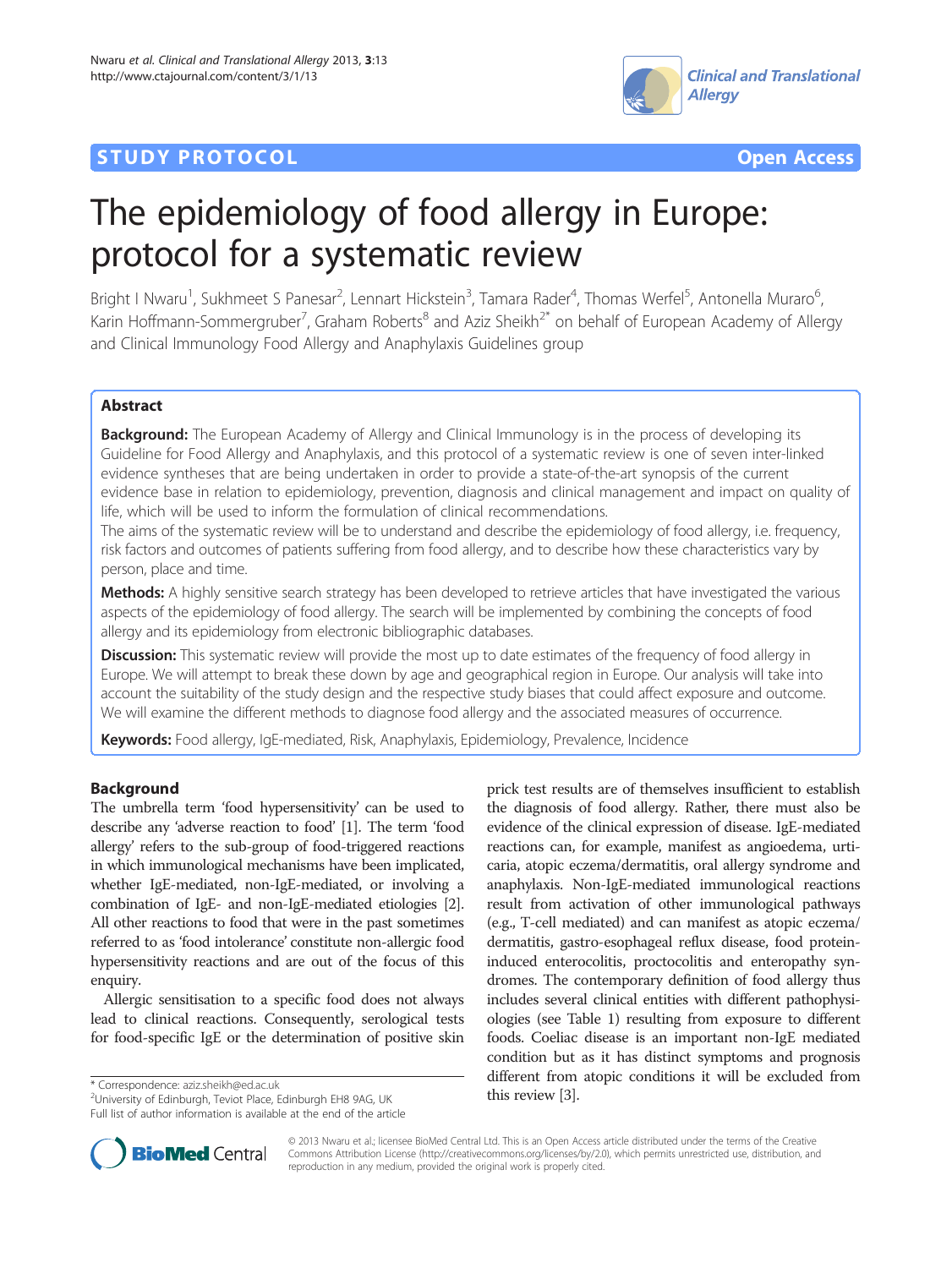<span id="page-1-0"></span>Table 1 Pathologies with respective disorders seen in food allergy

| Pathology                                                 | <b>Disorder</b>                                                       |
|-----------------------------------------------------------|-----------------------------------------------------------------------|
| IgE-mediated (acute-onset)                                | • Atopic eczema/dermatitis                                            |
|                                                           | • Wheals, angioedema or both                                          |
|                                                           | • Contact urticaria                                                   |
|                                                           | • Anaphylaxis                                                         |
|                                                           | • Food-associated, exercise-induced<br>anaphylaxis                    |
|                                                           | · Oral allergy syndrome (pollen-<br>associated food allergy syndrome) |
|                                                           | • Immediate gastrointestinal<br>hypersensitivity                      |
| Cell-mediated (delayed onset/<br>chronic)                 | • Atopic eczema/dermatitis                                            |
|                                                           | • Food protein-induced enterocolitis<br>syndrome                      |
|                                                           | • Food protein-induced allergic<br>proctocolitis                      |
|                                                           | • Allergic contact dermatitis                                         |
|                                                           | • Heiner syndrome                                                     |
| Combined IgE and cell-mediated<br>(delayed onset/chronic) | • Atopic eczema/dermatitis                                            |
|                                                           | • Eosinophilic oesophagitis                                           |
|                                                           | • Eosinophilic gastroenteritis                                        |

Uncertainty in estimating the incidence and prevalence of food allergy is in part due to changing definitions and imprecision in terminology, with investigators often failing to make clear whether they are studying food hypersensitivity in general, IgE-mediated conditions, non-IgE mediated morbidities, or some combination or subset of these reactions. Another major contributing factor to this uncertainty is that relatively few epidemiological studies have utilised the gold standard of diagnosis – the double-blind, placebo-controlled food challenge (DBPCFC) [\[4](#page-4-0)-[10](#page-4-0)]. Rather, many studies have based their estimates of the frequency of food allergy on measurements of lay/patient perceptions of food allergy, which are known to substantially overestimate the actual frequency [[11](#page-4-0)-[21\]](#page-4-0). There is clearly a need for large, population-based, longitudinal studies employing DBPCFCs to secure the diagnosis of food allergy, [[22](#page-4-0)] but in the interim there is also a need to make better sense of the extant literature in order to, amongst other things, inform estimates on the frequency of the disease, provide insights into disease aetiology, and enable risk stratification, which can be used to inform management decisions and deliberations on prognosis.

Epidemiological measures of particular interest for food allergy therefore include estimates of incidence and prevalence, risk and prognostic factors, and risk of recurrence and death. The following epidemiological definitions proposed by Last, and adapted for food allergy will be employed in this review [\[23](#page-4-0)].

# Incidence

The number of new cases of the various IgE-mediated, non-IgE-mediated or combination causes of food allergy that occur during a given period in a defined population. Incidence will be studied as:

- Incidence rate: The number of new cases of food allergy that occur during a given period per unit of person-time.
- Cumulative incidence: The number of new cases of food allergy that occur during a given period per the population at risk.

# Prevalence

The proportion of a defined population known to have experienced the various IgE-mediated, non-IgE-mediated or combination causes of food allergy. Care is required in defining the appropriate denominator. This epidemiological measure will be further divided into:

- *Point prevalence:* the proportion of the population that has experienced food allergy at a specific time.
- Period prevalence: the proportion of the population that has experienced food allergy during a given period.
- Lifetime : the proportion of the population that at some point in their life will have experienced food allergy.

# Case fatality rate

The proportion of cases of anaphylaxis that proves fatal (usually defined within a time period). This is also sometimes known as the case fatality ratio.

The European Academy of Allergy and Clinical Immunology (EAACI) is in the process of developing the EAACI Guideline for Food Allergy and Anaphylaxis, and this systematic review is one of seven inter-linked evidence syntheses that are being undertaken in order to provide a state-of-the-art synopsis of the current evidence base in relation to epidemiology, prevention, diagnosis and clinical management and impact on quality of life, which will be used to inform the formulation of clinical recommendations.

The aims of this systematic review will be to:

- Understand and describe the epidemiology of food allergy, i.e. frequency, risk factors and outcomes of patients suffering from food allergy
- Describe how these characteristics vary by person, place and time.

# Methods

# Search strategy

A highly sensitive search strategy has been developed to retrieve articles that have investigated the various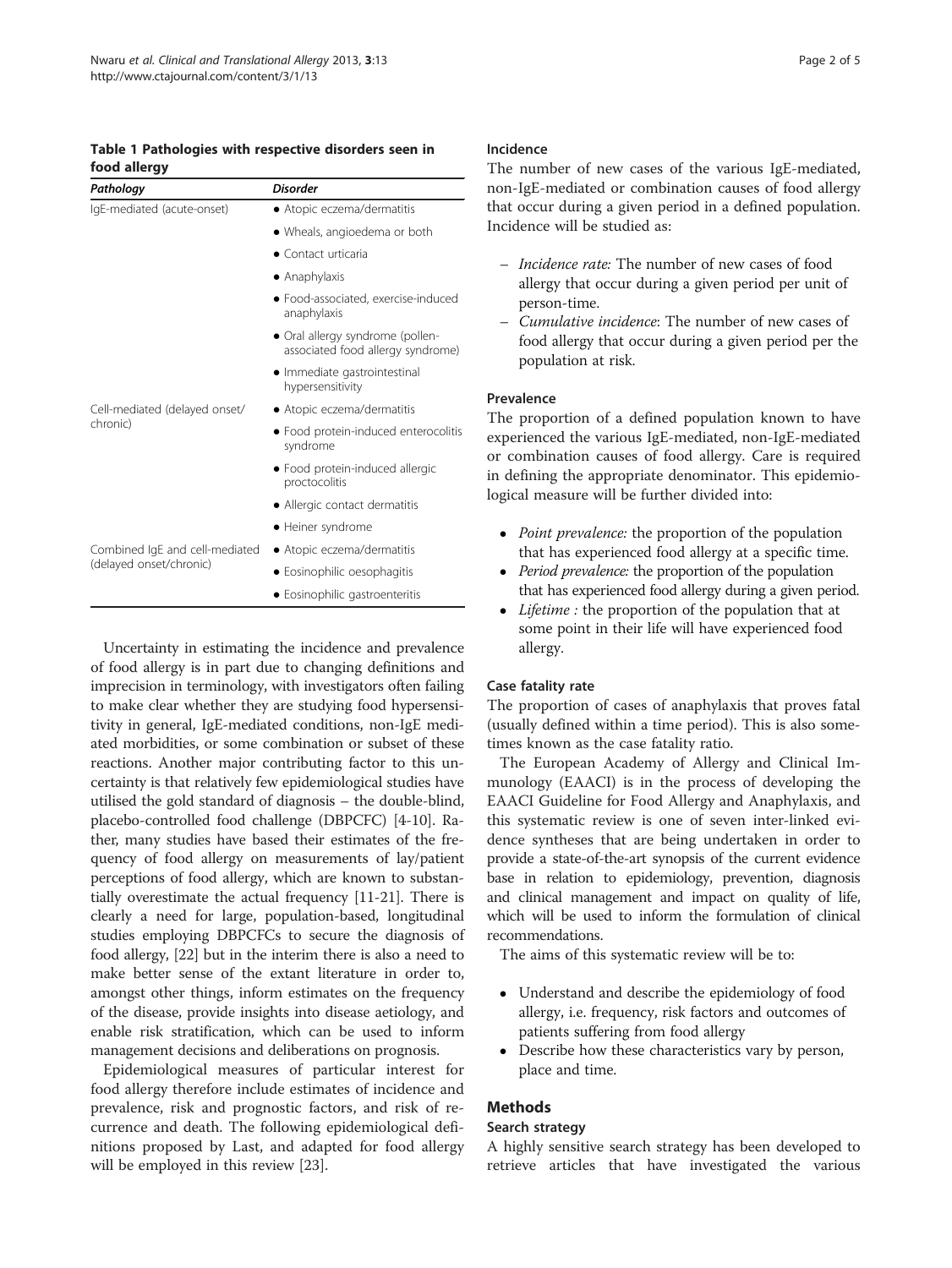aspects of the epidemiology of food allergy. The search will be implemented by combining the concepts of food allergy and its epidemiology from electronic bibliographic databases. We have conceptualised the search to incorporate the three elements below as shown in Figure 1: Conceptualisation of systematic review on the epidemiology of food allergy.

To retrieve systematic reviews, we will use the systematic review filter developed at McMaster University Health Information Research Unit [\[24](#page-4-0)]. We have also adapted the search filter from York University Centre for Reviews and Dissemination [[25\]](#page-4-0) to retrieve incidence, prevalence and other characteristics describing the epidemiology of food allergy. Similarly, we also applied the McMaster filter for prognosis studies [[26\]](#page-4-0).

We will search the following databases:

- MEDLINE (OVID)
- Embase (OVID)
- CINAHL (Ebscohost)
- ISI Web of Science (Thomson Web of Knowledge)

The search strategy has been devised on OVID MEDLINE and then adapted for the other databases (see Additional file [1](#page-3-0) for full search strategies). In all cases the databases will be searched from 1 January 2000 to 30 September 2012, and limited to Europe based on the definition provided by the Organization for Economic Cooperation and Development (OECD) [[27](#page-4-0)]. The countries covered by this restriction include Austria, Belgium, Czech Republic, Denmark, Estonia, Finland, France, Germany, Greece, Hungary, Iceland, Ireland, Italy, Luxembourg, the Netherlands, Norway, Poland, Portugal, Slovak Republic, Slovenia, Spain, Sweden, Switzerland, Turkey and the United Kingdom. All references will be imported into an EndNote Library and tagged with the name of the database. Searches will be limited to literature from 2000 onwards as we want to study the contemporary epidemiology of food allergy.

Additional references will be located through searching the references cited by the identified studies, and unpublished work and research in progress will be identified through discussion with experts in the field. We will invite experts who are active in the field from a range of disciplines and geography to comment on our search strategy, and the list of included studies. There are no language restrictions and, where possible, all literature will be translated. We will report any literature which we are unable to translate.

# Inclusion criteria for study designs

- Systematic reviews and meta-analyses
- Cross-sectional studies
- Case–control studies<br>• Cobort studies
- Cohort studies
- Routine healthcare studies

These study designs were chosen to ensure that the highest levels of evidence were pooled based on the aims of this review [[28\]](#page-4-0).

### Exclusion criteria for study designs

 Reviews, discussion papers, non-research letters and editorials

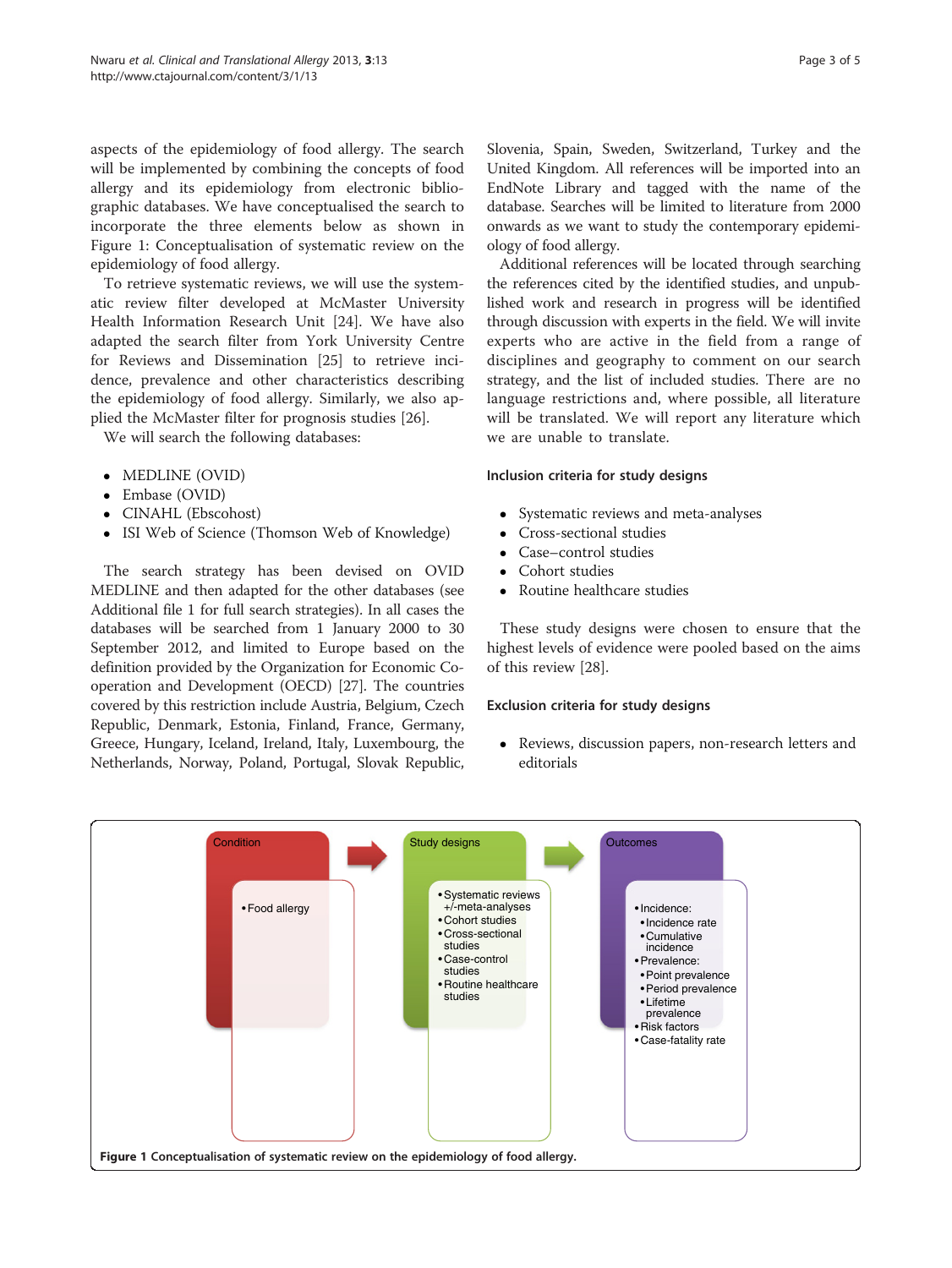- <span id="page-3-0"></span>Case studies and case series
- Animal studies

#### Outcome assessment

Recognising that varied methods of assessments have been used to define food allergy across different studies, in estimating the frequency of the disease, we will include all possible methods that have been used by the primary studies to be included in the review, which include studies with self-reported assessment, clinician diagnosis, allergic sensitisation (based on skin prick test, specific IgE measurement, skin atopy patch test, and other radioallergosorbent test (RAST) measurements), and food challenges (open food challenge, one blinded food challenge, and double-blind place-controlled food challenge). For the synthesis of the studies on the risk and prognostic factors for food allergy, we will include only the studies that have studied objectively-verified (food challenges) food allergy as an outcome, as this will constitute the strongest evidence in terms of highlighting potential causal link between the risk factors and food allergy.

#### Study selection

The titles of the retrieved articles will be checked independently by two reviewers according to the above selection criteria and categorised as: included, not included and unsure. For those papers in the unsure category, we will retrieve the abstract and re-categorise as above after further discussion on them. Any discrepancies will be resolved by consensus and if necessary a third reviewer will be consulted to arbitrate. Full text copies of potentially relevant studies will be obtained and their eligibility for inclusion independently assessed by two reviewers. Studies that do not fulfil all of the inclusion criteria will be excluded.

### Risk of bias assessment strategy

Risk of bias assessments will independently be carried out on each study by two reviewers using an adapted and modified relevant version of the Critical Appraisal Skills Programme (CASP) quality assessment tool for systematic reviews [\[29\]](#page-4-0), cohort studies and cross-sectional [\[30](#page-4-0)] and case–control studies [\[31](#page-4-0)], which involves an assessment of both internal and external validity [\[32](#page-4-0)]. An overall grading and grading for the various components of each study (e.g. the appropriateness of the study design for the research question, the risk of selection bias, exposure measurement, and outcome assessment) will be given to each study. Any discrepancies will be resolved by discussion or, if agreement could not be reached, by arbitration by a third reviewer.

#### Analysis, data synthesis and reporting

Data will be independently extracted onto a customised data extraction sheet by two reviewers, and any discrepancies will be resolved by discussion or, if agreement could not be reached, by arbitration by a third reviewer. A descriptive summary with data tables will be produced to summarise the literature. If clinically and statistically appropriate, meta-analysis using either fixed-effect or random-effects modelling will be undertaken using methods suggested by Agresti and Coul [\[33](#page-4-0)]. A narrative synthesis of the data will also be undertaken.

This review has been registered with the International Prospective Register of Systematic Reviews (PROSPERO) and has the registration number CRD42013003704 allocated to it. The Preferred Reporting Items for Systematic Reviews and Meta-Analyses (PRISMA) checklist will be used to guide the reporting of the systematic review [\[34\]](#page-4-0).

# **Discussion**

This systematic synthesis of studies published between January 2000 and September 2012 will provide estimates of the frequency of food allergy across different age groups and geographical regions in Europe. It will take into account the suitability of the study design for the research question, potential for selection bias, and the methods of exposure and outcome assessments. One strength of the review is that we will be able to examine all the different methods that have been used to measure food allergy (self-report, specific sensitization to food allergens, and food challenges, and their various combinations) as well as the different measures of occurrence of food allergy (point prevalence, life-time prevalence, and incidence), which will give us the opportunity to study different estimates of the frequency of food allergy according to these varied definitions.

### Additional file

[Additional file 1:](http://www.biomedcentral.com/content/supplementary/2045-7022-3-13-S1.docx) Search strategies.

#### Abbreviations

DBPCFC: Double-blind, placebo-controlled food challenge; EAACI: European Academy of Allergy and Clinical Immunology; OECD: Organization for Economic Co-operation and Development; RAST: Radioallergosorbent test; CASP: Critical Appraisal Skills Programme; PROSPERO: Prospective Register of Systematic Reviews; PRISMA: Preferred Reporting Items for Systematic Reviews and Meta-Analyses.

#### Competing interest

All authors declare that they have no competing interests, financial or otherwise.

#### Authors' contributions

BIN, SSP, LH, TR conceptualised and designed the protocol and drafted earlier versions of the document in their capacity as methodologists. TW, AM, KH-S and GR contributed to further refinements of the protocol and revised it critically for important intellectual content in their capacity as guideline leads. AS led on the development of concepts used in this